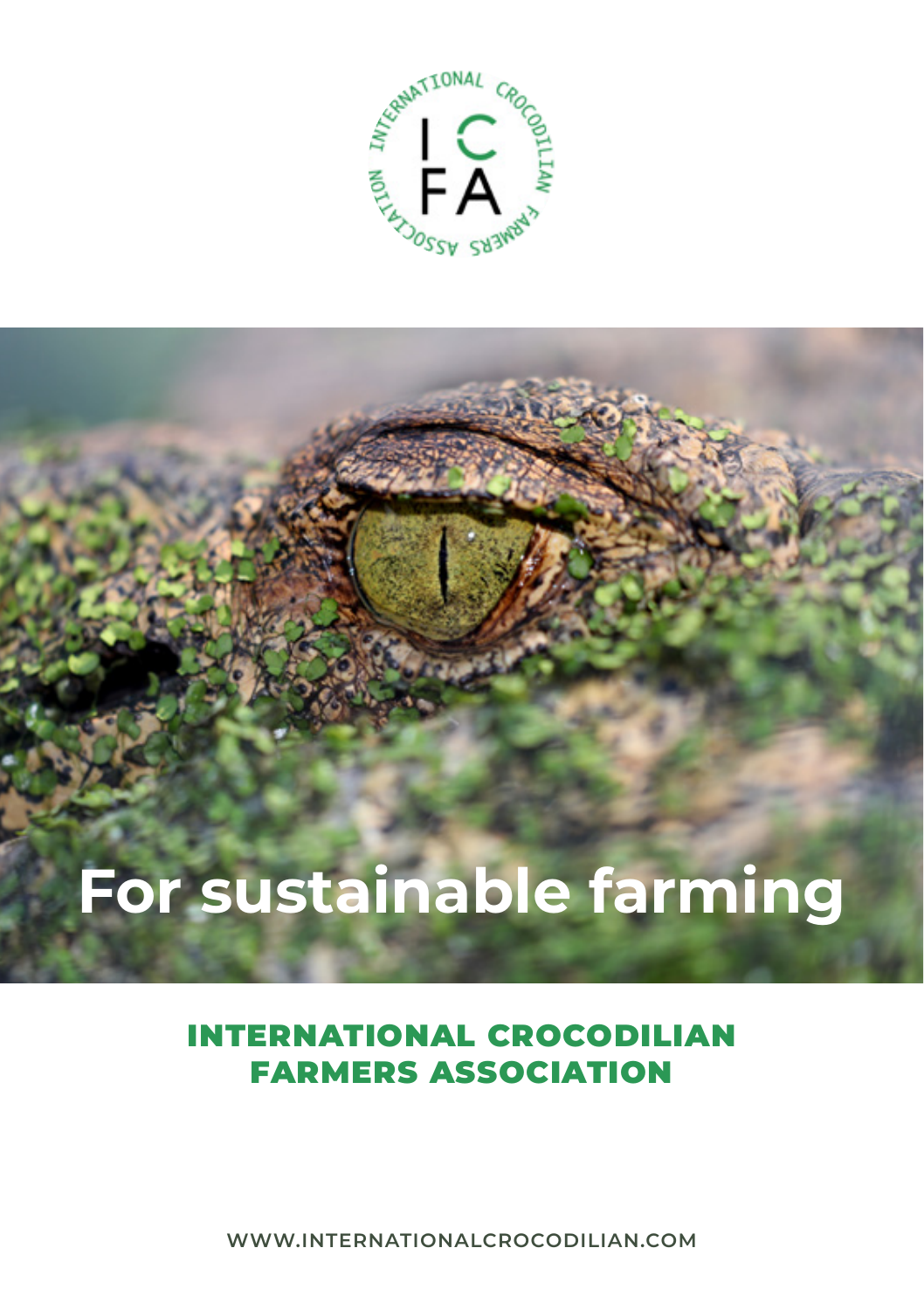**G** Founded in 2016, the<br> **L** International Crocodi<br> **L** Farmers' Association<br> **M** (ICFA) is a not-for-pro<br> **O** association. ICFA's ob<br> **T** is to advance and pro<br>
S sustainable crocodilia **International Crocodilian Farmers' Association (ICFA) is a not-for-profit association. ICFA's objective is to advance and promote sustainable crocodilian farming practices around the world.** 

It strives to continuously improve animal welfare conditions on farms, increase biodiversity on our planet, and create jobs in rural communities which depend on natural resources for economic development. ICFA promotes and funds research to improve scientific knowledge in a variety of fields such as animal welfare, herpetology, and conservation. The association is supported by major luxury brands, tanneries, manufacturers and business associations seeking to implement the highest ethical standards in our industry and ensure sustainable sourcing objectives are met in their supply chains.





## AMBITIOUS ICFA STANDARDS TO ENSURE FARMING AND PRODUCTS SUSTAINABILITY

**From farmers to brands, the crocodilian skins industry shares the demand for irreproachable quality and sustainable development. ICFA was created to lead the industry to develop and implement the highest standards in farming practices, outlined in ICFA Standard 1001:2019.**  These standards are the outgrowth of the leading farmers' experiences, good husbandry practices, and existing science from around the world, including OIE<sup>1</sup> research. They were developed with the support of specialists from the University of Pretoria and with a Standards Development Committee, comprised of farmers, veterinarians, standards and certification specialists, regulators, and scientists with expertise in crocodilian production, animal welfare, and conservation. The standards development process and certification rules are based on the ISO/IEC<sup>2</sup>, ISEAL<sup>3</sup> and WTO<sup>4</sup> procedures and guidelines. The standards adhere to all national and international regulatory

requirements as well as CITES (the Convention on International Trade in Endangered Species of Wild Fauna and Flora)<sup>5</sup>. The fulfillment of the ICFA Standard and Certification requirements demonstrates that farming operations are legal. sustainable, and dedicated to the highest level of animal welfare. Once farms are accepted as a member of ICFA, they must become certified for compliance by an independent auditor within 3 years.

The ICFA standards are living documents derived from years of development and scientific knowledge of crocodilian welfare and farming practices.

#### 1. **World Organisation for Animal Health**

- 2. **International Organization for Standardization (ISO)** and **International Electrotechnical Commission (IEC)**
- 3. **ISEAL i**s the global membership association for credible sustainability standards
- 4. **World Trade Organization**
- 5. **CITES (the Convention on International Trade in Endangered Species of Wild Fauna and Flora)** is an international agreement between governments. Its aim is to ensure that international trade in specimens of wild animals and plants does not threaten their survival.

## ANIMAL WELFARE, A PRIORITY

### **ICFA plays a role in the natural relationships between humans and animals.**

Civilizations around the world have depended on the sustainable use of natural resources since the beginning of time.

Indigenous and rural people living in remote areas must coexist with wildlife, including crocodilians. Economic incentives tied to farming and egg collection encourage respect for crocodilians and a willingness to conserve habitats.

ICFA's values are tied to cultural beliefs and appreciation for crocodilians and wildlife. Our members are dedicated to the highest level of care for animal welfare and humane treatment of crocodilians on their farms.